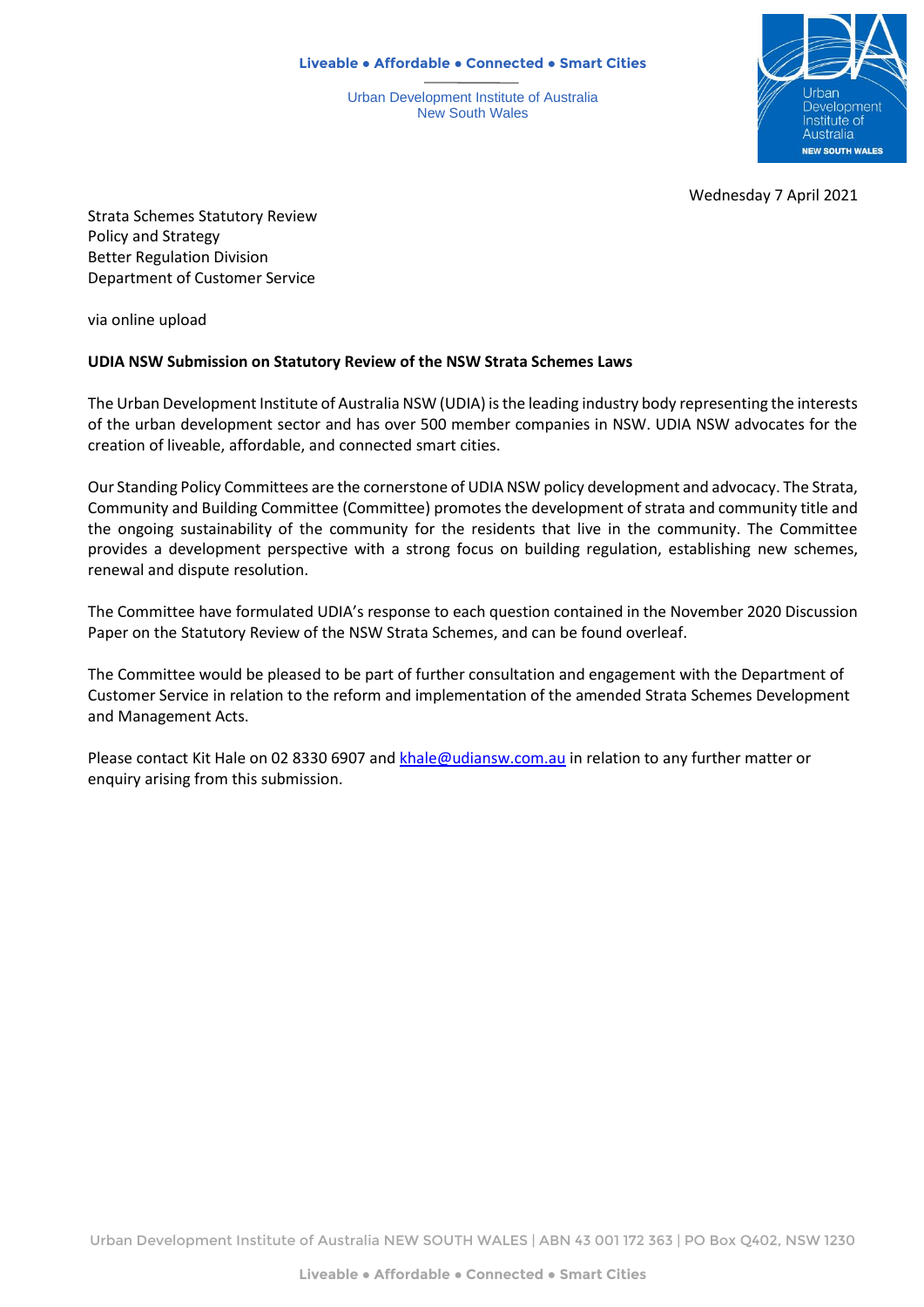| <b>Question</b>                                                                                                                                                                                                                                      | <b>UDIA Response</b>                                                                                                                                                                                                                                                                                                                                                                                                               |
|------------------------------------------------------------------------------------------------------------------------------------------------------------------------------------------------------------------------------------------------------|------------------------------------------------------------------------------------------------------------------------------------------------------------------------------------------------------------------------------------------------------------------------------------------------------------------------------------------------------------------------------------------------------------------------------------|
| 1. Are the current objectives of the Development Act<br>still valid? If not, how should they be changed?                                                                                                                                             | The overall objectives are still valid and relevant to<br>contemporary practice.                                                                                                                                                                                                                                                                                                                                                   |
| 2. How successful is the Development Act in fulfilling<br>those objectives?                                                                                                                                                                          | The Act has been quite successful in achieving its<br>objectives. The Act has given a scaffold of negotiating with<br>known end result which has been beneficial to<br>practitioners in the industry.<br>UDIA would like to see the processes under Part 10 of the<br>Act remains strong, otherwise the number of terminations<br>will decrease and opportunities for urban renewal near<br>existing transport hubs will diminish. |
| 3. Are there other objectives that should be included?<br>If so, please identify what these should be and explain<br>why.                                                                                                                            | UDIA supports the current objectives of the Act as<br>currently drafted. The legislation is enabling a balance of<br>interests to work well.                                                                                                                                                                                                                                                                                       |
| 4. If the objectives should be expanded, what<br>corresponding measures would be needed in the<br>Development Act to give effect to those objectives?                                                                                                | Further consideration of Building Management<br>Committees should be considered.                                                                                                                                                                                                                                                                                                                                                   |
| 5. Are the key steps and safeguards imposed by the<br>legislation appropriate, or are these too complex or<br>costly? Should any of these steps be changed?                                                                                          | UDIA supports this section of the Act as is currently<br>drafted. The legislation is enabling a balance of interests to<br>work well and UDIA does not support any amendment.                                                                                                                                                                                                                                                      |
| 6. Is the information required to be included in the<br>strata renewal plan enough, or should the legislation<br>require more information? If so, what information<br>should be required for owners to properly assess a<br>strata renewal proposal? | UDIA supports this section of the Act as is currently<br>drafted. The legislation is enabling a balance of interests to<br>work well and UDIA does not support any amendment.                                                                                                                                                                                                                                                      |
| 7. Are the timeframes imposed in the strata renewal<br>process reasonable, or should any of these be<br>adjusted?                                                                                                                                    | UDIA supports this section of the Act as is currently<br>drafted. The legislation is enabling a balance of interests to<br>work well and UDIA does not support any amendment.                                                                                                                                                                                                                                                      |
| 8. Are other improvements needed to the strata<br>renewal process? Why?                                                                                                                                                                              | UDIA supports this section of the Act as is currently<br>drafted. The legislation is enabling a balance of interests to<br>work well and UDIA does not support any amendment.                                                                                                                                                                                                                                                      |
| 9. Should the legislation distinguish between<br>residential and commercial strata owners in the strata<br>renewal process? If so, should the Development Act<br>provide additional protections for commercial lot<br>owners?                        | UDIA supports this section of the Act as is currently<br>drafted. The legislation is enabling a balance of interests to<br>work well and UDIA does not support any amendment.                                                                                                                                                                                                                                                      |
| 10. Should tenants have more involvement in the<br>renewal process, other than being notified that a<br>strata renewal plan has been developed, for which<br>court approval is being sought (section 178)?                                           | UDIA supports this section of the Act as is currently<br>drafted. The legislation is enabling a balance of interests to<br>work well and UDIA does not support any amendment.<br>Owner's equity outranks tenant's interest with respect to<br>the renewal process, while respecting current lessees in<br>place.                                                                                                                   |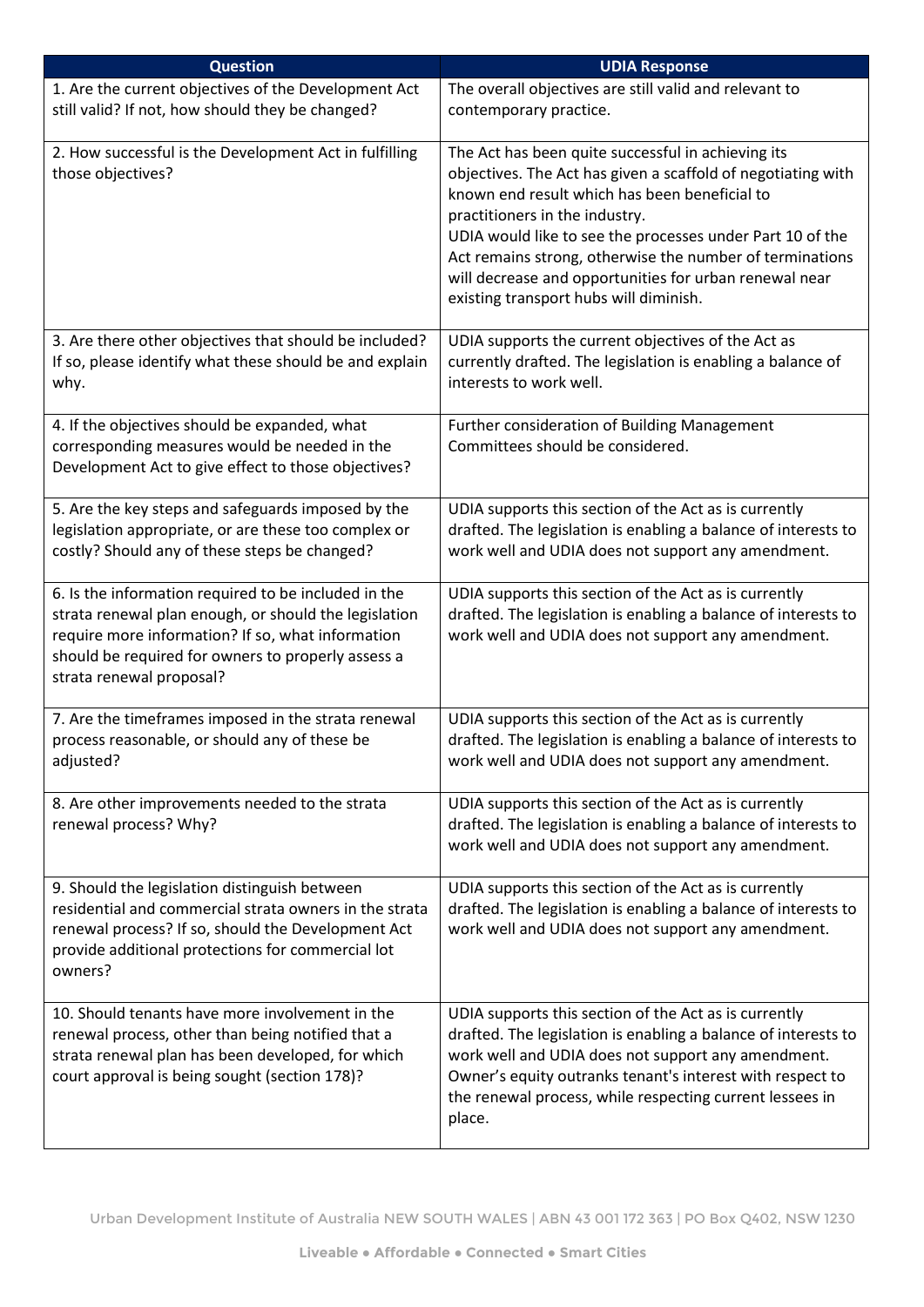| <b>Question</b>                                                                                                                                                                                                                                                                                                                                            | <b>UDIA Response</b>                                                                                                                                                                                                                                                                                                                                                                                                            |
|------------------------------------------------------------------------------------------------------------------------------------------------------------------------------------------------------------------------------------------------------------------------------------------------------------------------------------------------------------|---------------------------------------------------------------------------------------------------------------------------------------------------------------------------------------------------------------------------------------------------------------------------------------------------------------------------------------------------------------------------------------------------------------------------------|
| 11. Should the Development Act provide more<br>guidance for treatment of leases in strata renewal<br>proceedings?                                                                                                                                                                                                                                          | UDIA supports this section of the Act as is currently<br>drafted. The legislation is enabling a balance of interests to<br>work well and UDIA does not support any amendment as<br>there are too many variables and leases have their own<br>separate & numerous specific obligations on the parties.                                                                                                                           |
| 12. Is more guidance needed on how compensation<br>applies to lot owners and their tenants? Who should<br>be responsible for paying compensation to the<br>tenant?                                                                                                                                                                                         | UDIA believes this issue falls outside the scope of these<br>Management Acts.                                                                                                                                                                                                                                                                                                                                                   |
| 13. How successful has the strata renewal process<br>been in encouraging owners to consider collective<br>sale/redevelopment options?                                                                                                                                                                                                                      | UDIA supports this section of the Act as is currently drafted<br>as it has been successful and provided a framework for<br>fruitful negotiation. The legislation is enabling a balance of<br>interests to work well and UDIA does not support any<br>amendment.                                                                                                                                                                 |
| 14. Are the provisions encouraging parties to settle in<br>a positive manner, or only to avoid protracted<br>disputes?                                                                                                                                                                                                                                     | The provisions are successful, strata is no longer viewed as<br>a development blackspot.                                                                                                                                                                                                                                                                                                                                        |
| 15. What alternative methods are being pursued to<br>achieve collective sales (eg, options, interdependent<br>deeds of sale)? How effective are these alternative<br>methods?                                                                                                                                                                              | UDIA notes feedback from the membership that very few<br>renewals have gone through the full process under Part 10.<br>The existence of a pathway has increased the number of<br>terminations under pt 9 of the SSDA2015. However, if the<br>process under pt 10 appears weak or ineffectual, the<br>number of terminations will decrease and opportunities<br>for urban renewal near existing transport hubs will<br>diminish. |
| 16. Should the current requirement to act in good<br>faith and to disclose conflicts of interest be extended<br>to dissenting owners? Should the Court be required to<br>consider these aspects in relation to an objection to a<br>strata renewal plan, as well as to the application?                                                                    | UDIA supports this section of the Act as is currently<br>drafted. The legislation is enabling a balance of interests to<br>work well and UDIA does not support any amendment<br>except to note that all owners being treated the same<br>would be appropriate.                                                                                                                                                                  |
| 17. Should section 188 be expanded to provide more<br>guidance to the Court in relation to matters to be<br>considered when making a costs order? How should<br>the legislation deal with a dissenting owner who<br>presses an objection on unmeritorious grounds?<br>Should the dissenting owner be required to bear some<br>or all of its costs?         | UDIA does not have a position on this issue.                                                                                                                                                                                                                                                                                                                                                                                    |
| 18. Section 180 lists those who may lodge an<br>objection to an application to the Land and<br>Environment Court. Should an objecting party be<br>required to disclose if they have or have had any<br>further interests in the court proceedings? Should the<br>same apply for those who may be joined as a party to<br>the proceedings (section 181(6))? | UDIA supports the proposal as drafted.                                                                                                                                                                                                                                                                                                                                                                                          |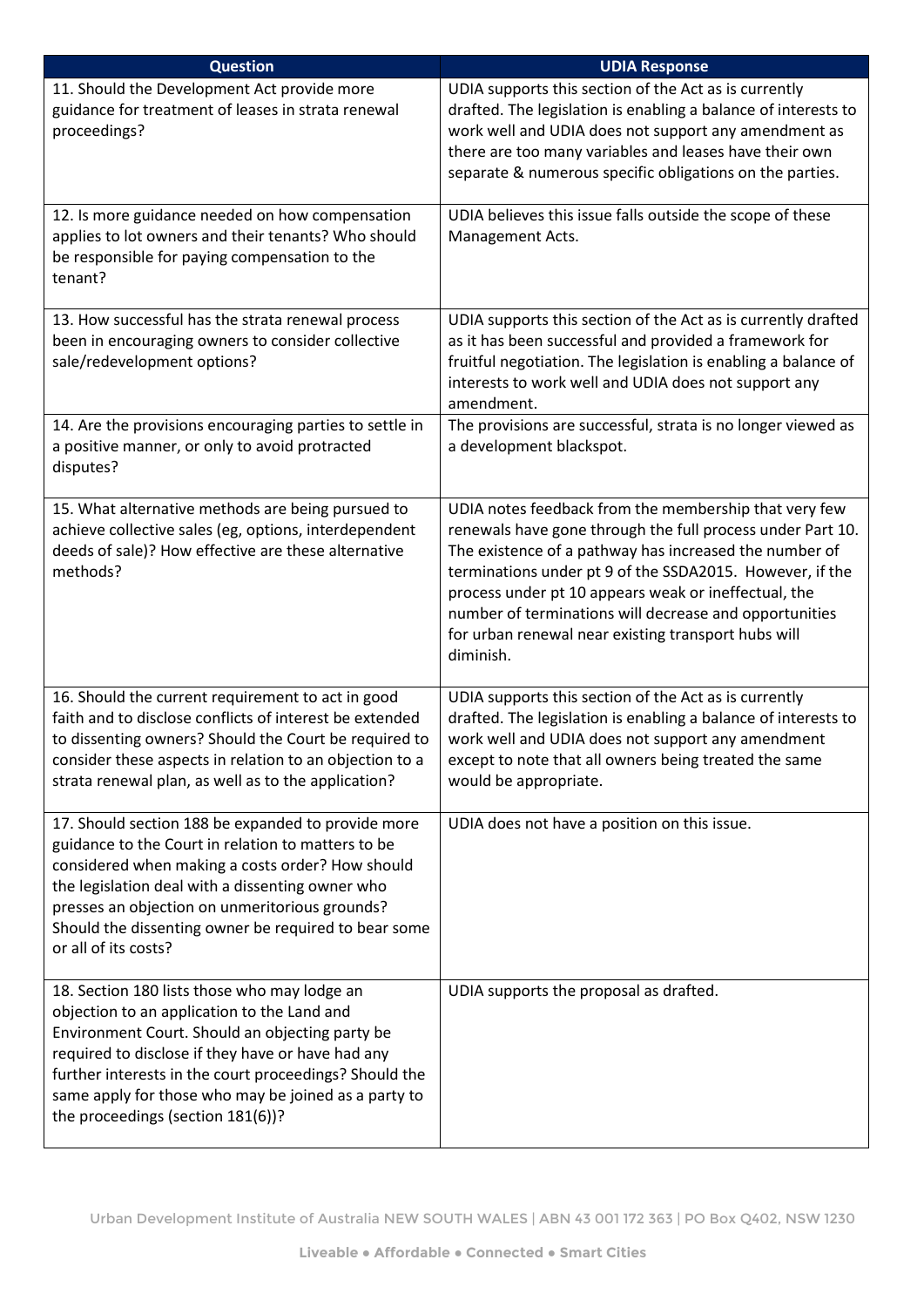| <b>Question</b>                                                                                                                                                                                                                                                                                                                     | <b>UDIA Response</b>                                                                                                                                                          |
|-------------------------------------------------------------------------------------------------------------------------------------------------------------------------------------------------------------------------------------------------------------------------------------------------------------------------------------|-------------------------------------------------------------------------------------------------------------------------------------------------------------------------------|
| 19. Are the lapsing provisions in section 190 of the<br>Development Act effective, and should any changes<br>be made? Are there any circumstances in which a<br>lapsed strata renewal plan should be able to be<br>resubmitted within the 12 month period?                                                                          | UDIA supports this section of the Act as is currently<br>drafted. The legislation is enabling a balance of interests to<br>work well and UDIA does not support any amendment. |
| 20. Are management statements effective in<br>regulating mixed-use developments and setting out<br>interested parties' rights and obligations? If not, why<br>not, and how could the legislation be improved?                                                                                                                       | UDIA supports this section of the Act as is currently<br>drafted. The legislation is enabling a balance of interests to<br>work well and UDIA does not support any amendment. |
| 21. Are there circumstances where a strata<br>management statement should not be required (for<br>example, where the commercial lot area is relatively<br>small, compared to the residential strata scheme)? If<br>so, how could the various interests in the building be<br>effectively managed without a management<br>statement? | UDIA supports this section of the Act as is currently<br>drafted. The legislation is enabling a balance of interests to<br>work well and UDIA does not support any amendment. |
| 22. Are the matters set out in Schedule 4 for inclusion<br>in the strata management statement sufficient? If not,<br>what other matters should be prescribed and why?                                                                                                                                                               | UDIA supports this section of the Act as is currently<br>drafted. The legislation is enabling a balance of interests to<br>work well and UDIA does not support any amendment. |
| 23. Should the legislation require the management<br>statement to balance the rights of various lot owners<br>in some way? How could this be achieved?                                                                                                                                                                              | UDIA requests a requirement that the shared facilities<br>allocations be prepared by an appropriately qualified<br>professional.                                              |
| 24. What improvements could be made to the<br>governance of building management committees and<br>their meeting processes?                                                                                                                                                                                                          | Members who are not party to a shared facility should not<br>have a vote on matters relating to that shared facility.                                                         |
| 25. What measures could be implemented to reduce<br>conflicts of interest and unfair contracting in mixed-<br>use schemes?                                                                                                                                                                                                          | UDIA supports this section of the Act as is currently<br>drafted. The legislation is enabling a balance of interests to<br>work well and UDIA does not support any amendment. |
| 26. Should existing contracts negotiated by the<br>building management committee automatically apply<br>to new lot owners as they join the committee? How<br>can the legislation be improved to deal with this<br>issue?                                                                                                            | Yes, UDIA agrees that new lot owners should join the<br>existing contracts.                                                                                                   |
| 27. Should there be limits on how long managing<br>agents are appointed for by the building management<br>committee? Should this apply to other types of<br>contract? What would be a reasonable restriction?                                                                                                                       | UDIA believes a reasonable restriction is a 5 year term limit<br>for a strata agent.                                                                                          |
| 28. Should a duty of good faith be imposed on strata<br>managers and building management committees?                                                                                                                                                                                                                                | UDIA notes the current requirement of having a strata<br>manager appointed ensures the fiduciary relationship.                                                                |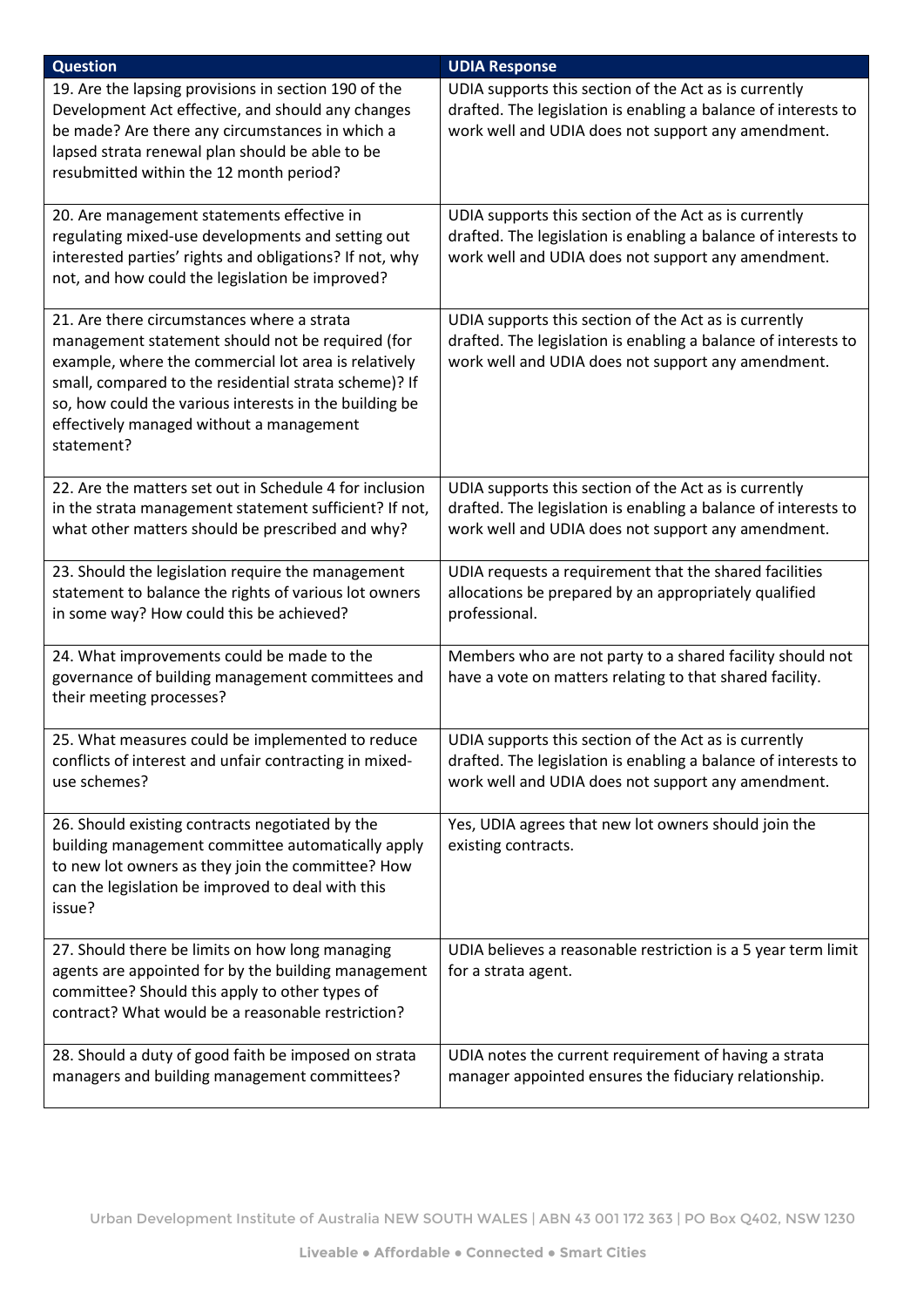| <b>Question</b>                                                                                                                                                                                                                                                                                 | <b>UDIA Response</b>                                                                                                                                                          |
|-------------------------------------------------------------------------------------------------------------------------------------------------------------------------------------------------------------------------------------------------------------------------------------------------|-------------------------------------------------------------------------------------------------------------------------------------------------------------------------------|
| 29. Should the requirement for management<br>statements to provide for the fair allocation of shared<br>expenses and the obligation to review that allocation,<br>apply retrospectively to schemes registered prior to<br>the commencement of the reforms (November 2016)?<br>If not, why not?  | UDIA believes this a matter for the courts/appropriate<br>legal forum.                                                                                                        |
| 30. What other improvements, if any, could be made<br>in relation to responsibility for shared facilities and<br>why?                                                                                                                                                                           | UDIA supports this section of the Act as is currently<br>drafted. The legislation is enabling a balance of interests to<br>work well and UDIA does not support any amendment. |
| 31. Should voting rights be aligned to the relative<br>contribution of building management committee<br>members to the cost of the shared facilities? Are there<br>any other alternative methods of allocating voting<br>rights that could be implemented?                                      | UDIA supports this proposed approach.                                                                                                                                         |
| 32. What improvements can be made to the<br>legislation that balance the interests of commercial<br>and residential lot owners in a mixed-use<br>development, while ensuring fair decision-making?                                                                                              | UDIA supports this section of the Act as is currently<br>drafted. The legislation is enabling a balance of interests to<br>work well and UDIA does not support any amendment. |
| 33. What changes would provide fairer outcomes<br>where strata management statements are in place?<br>Should owners corporations be provided with rights<br>and protections similar to those set out under the<br>Management Act - for example, by placing limits on<br>service contract terms? | UDIA supports this section of the Act as is currently<br>drafted. The legislation is enabling a balance of interests to<br>work well and UDIA does not support any amendment. |
| 34. How can dispute resolution be better managed in<br>mixed-use developments, balancing the needs of<br>commercial and residential property owners?                                                                                                                                            | No, current dispute resolutions are adequate.                                                                                                                                 |
| 35. What, if any, legislative protection is needed for<br>residential owners in the rectification of complaints?                                                                                                                                                                                | UDIA supports this section of the Act as is currently<br>drafted. The legislation is enabling a balance of interests to<br>work well and UDIA does not support any amendment. |
| 36. Has the requirement for a qualified valuer's<br>certificate to determine unit resulted in fairer<br>apportionment of contributions? Could this process<br>be improved?                                                                                                                      | UDIA notes that this requirement works and should not be<br>amended in the pursuit if improvement. It is currently<br>working as intended.                                    |
| 37. Are unit entitlement valuations too costly for the<br>scheme? If so, what other ways could unit<br>entitlements be calculated that is fair to all owners?                                                                                                                                   | No, UDIA believes the current scheme should continue.                                                                                                                         |
| 38. Should owners have a right to object to a proposal<br>to change unit entitlements without the passing of a<br>resolution, even if they are otherwise unaffected by a<br>strata plan of subdivision?                                                                                         | UDIA does not have a position on this issue.                                                                                                                                  |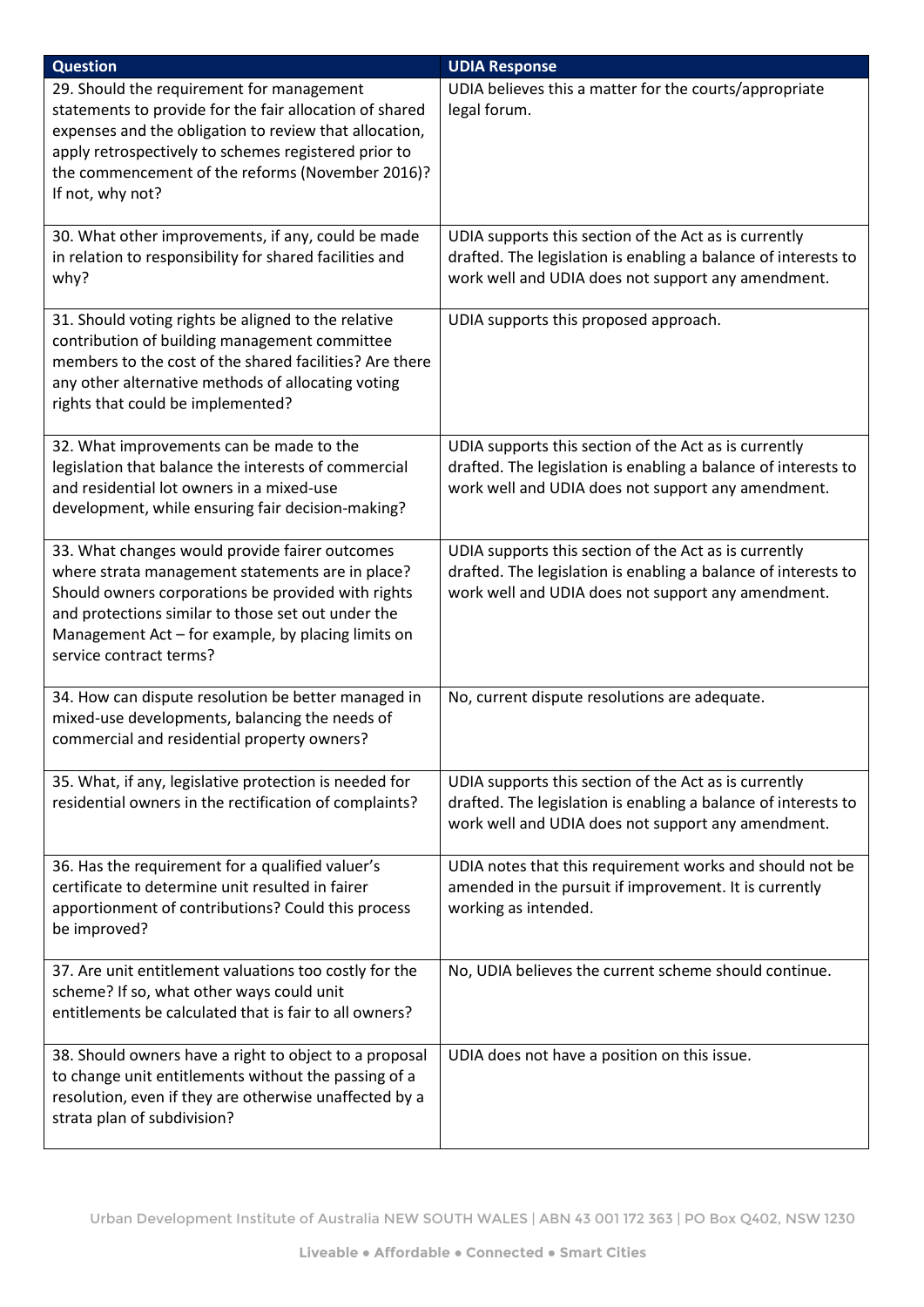| <b>Question</b>                                                                                                                                                                                                                                                                         | <b>UDIA Response</b>                                                                                                                                                                                                                                                                 |
|-----------------------------------------------------------------------------------------------------------------------------------------------------------------------------------------------------------------------------------------------------------------------------------------|--------------------------------------------------------------------------------------------------------------------------------------------------------------------------------------------------------------------------------------------------------------------------------------|
| 39. Should the legislation provide an exception to the<br>requirement for a valuation of all lots in the scheme in<br>any circumstances? If so, what would those<br>exceptions be? What is the alternative proposed<br>method of altering the unit entitlements in those<br>situations? | There should be limited provisions to not require a full<br>valuation, an occasional issue in larger plans (300+)<br>involves a subdivision and change of a wall, which is<br>common property and requires a special resolution for the<br>subdivision and for the unit entitlement. |
| 40. Should there be guidance for valuers in assessing<br>strata plan unit entitlement valuations? If so, what<br>guidance is required?                                                                                                                                                  | UDIA supports this section of the Act as is currently<br>drafted. The legislation is enabling a balance of interests to<br>work well and UDIA does not support any amendment.                                                                                                        |
| 41. Do the objects of the Act remain appropriate?<br>Should further policy objectives such as those that<br>guided the 2015 reforms be added to section 3 of the<br>Management Act?                                                                                                     | UDIA supports this section of the Act as is currently<br>drafted. The legislation is enabling a balance of interests to<br>work well and UDIA does not support any amendment.                                                                                                        |
| 42. How well have the functions of the committee and<br>office holders been working?                                                                                                                                                                                                    | UDIA does not have a position on this issue.                                                                                                                                                                                                                                         |
| 43. Committees can be up to 9 people. Is this size limit<br>working?                                                                                                                                                                                                                    | UDIA does not have a position on this issue.                                                                                                                                                                                                                                         |
| 44. Under the law, strata committee members have a<br>duty to act in the best interest of the owners<br>corporation and with due care and diligence. How well<br>is this working?                                                                                                       | UDIA notes that this is not working well as there is no<br>impact when breached.                                                                                                                                                                                                     |
| 45. Are there any other measures that would improve<br>accountability of strata committees? For example by<br>adopting a mandatory code of conduct as in<br>Queensland?                                                                                                                 | UDIA agrees with this proposal.                                                                                                                                                                                                                                                      |
| 46. How well have the eligibility requirements for<br>election to the committee operated? How could they<br>be improved?                                                                                                                                                                | UDIA supports this section of the Act as is currently<br>drafted. The legislation is enabling a balance of interests to<br>work well and UDIA does not support any amendment.                                                                                                        |
| 47. Are clear grounds for removing committee<br>members and office holders needed? If so, what<br>should they be?                                                                                                                                                                       | UDIA supports this section of the Act as is currently<br>drafted. The legislation is enabling a balance of interests to<br>work well and UDIA does not support any amendment.                                                                                                        |
| 48. How have the meeting procedures been operating<br>and are any changes needed? If so, what changes?                                                                                                                                                                                  | UDIA supports this section of the Act as is currently<br>drafted. The legislation is enabling a balance of interests to<br>work well and UDIA does not support any amendment.                                                                                                        |
| 49. Should the meeting procedures be moved from<br>the Management Act to the Management Regulation<br>so they can be changed more easily? Should any parts<br>remain in the Management Act and, if so, why?                                                                             | UDIA supports this section of the Act as is currently<br>drafted. The legislation is enabling a balance of interests to<br>work well and UDIA does not support any amendment.                                                                                                        |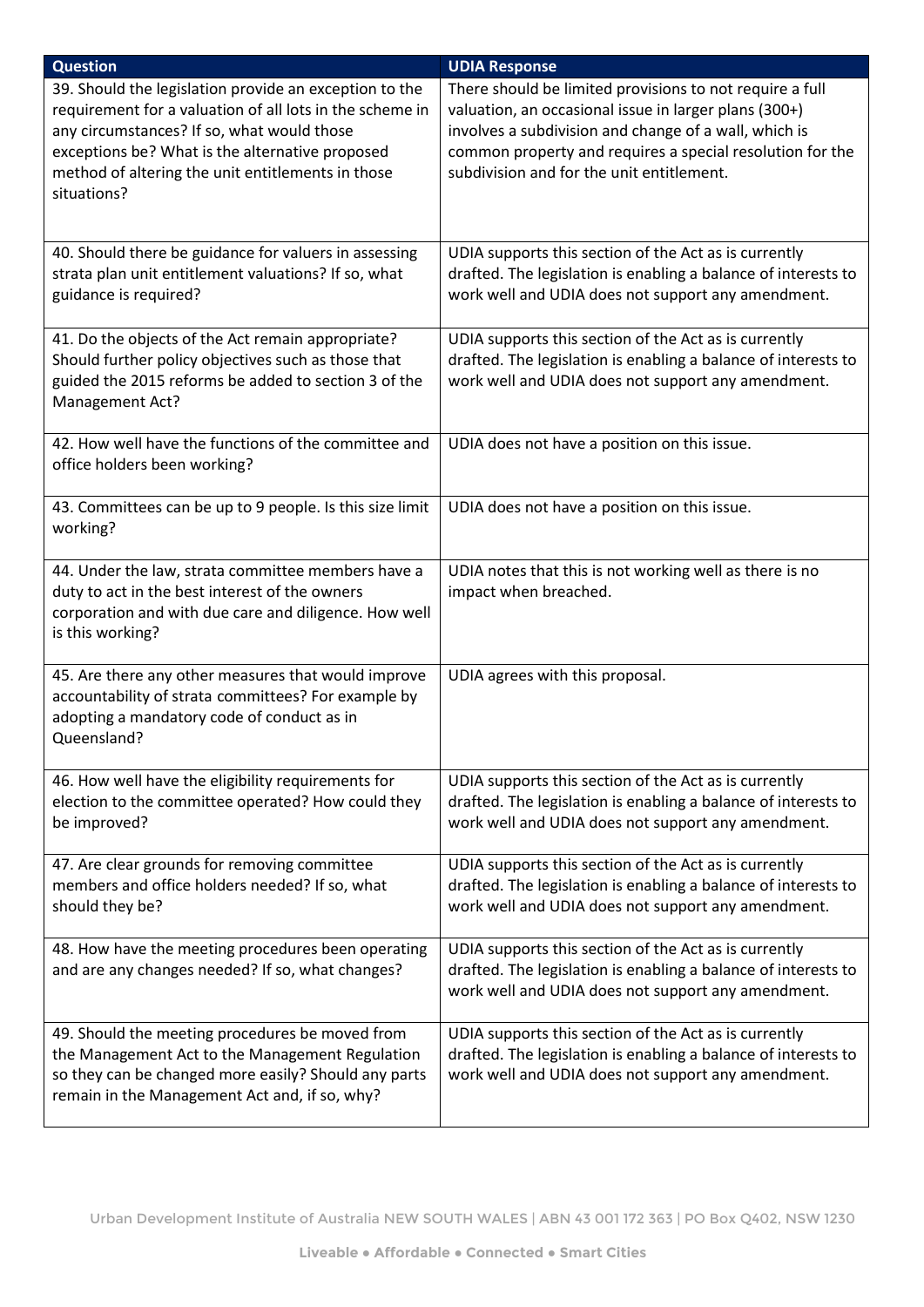| <b>Question</b>                                                                                                                                                                                          | <b>UDIA Response</b>                                                                                                                                                                                                                                                                                                                                                                                                                                                                                                                                                                                                                                      |
|----------------------------------------------------------------------------------------------------------------------------------------------------------------------------------------------------------|-----------------------------------------------------------------------------------------------------------------------------------------------------------------------------------------------------------------------------------------------------------------------------------------------------------------------------------------------------------------------------------------------------------------------------------------------------------------------------------------------------------------------------------------------------------------------------------------------------------------------------------------------------------|
| 50. Should the law be changed to permanently allow<br>electronic voting in all circumstances without the<br>need to first pass a resolution? If so, are additional<br>protections for lot owners needed? | UDIA supports this proposal at the discretion of the<br>committee and could be extended to allow for an election.                                                                                                                                                                                                                                                                                                                                                                                                                                                                                                                                         |
| 51. Are there other alternative methods for electronic<br>meetings and voting that should be considered?                                                                                                 | UDIA does not have a position on this issue.                                                                                                                                                                                                                                                                                                                                                                                                                                                                                                                                                                                                              |
| 52. How have the different ways (teleconferencing,<br>email etc) of voting been working? Are any changes<br>needed? If so, what changes and why?                                                         | UDIA notes that they have been working well, no changes<br>required.                                                                                                                                                                                                                                                                                                                                                                                                                                                                                                                                                                                      |
| 53. How well have the limits on proxies worked and<br>are any changes needed? If so, what changes?                                                                                                       | UDIA does not have a position on this issue.                                                                                                                                                                                                                                                                                                                                                                                                                                                                                                                                                                                                              |
| 54. How well is tenant participation working? How<br>could tenant participation be improved?                                                                                                             | UDIA makes the observation that it has not been widely<br>adopted, it is a financial impost on the owner and it should<br>not continue.                                                                                                                                                                                                                                                                                                                                                                                                                                                                                                                   |
| 55. Are the current durations of appointment and<br>termination notice periods for strata managing agents<br>appropriate? If not, how should they be amended?                                            | UDIA notes that it should be longer (amended to 2 years)<br>but with harsher provisions for poor conduct. 12 months is<br>not long enough to navigate OC's through defects. UDIA<br>notes the termination notice period has been one of the<br>'policy disaster areas' for the strata industry. The whole<br>extension provisions have been subject to different legal<br>interpretations and novel maneuvers that cloud the real<br>intention of the legislation.                                                                                                                                                                                        |
| 56. Do you think the developer should have to present<br>the owners corporation with the choice of three<br>managing agents at the first AGM.                                                            | While UDIA can see the reasoning behind this suggestion,<br>we would suggest that rather than 3 quotes being<br>presented to an AGM, there should be a document that<br>shows they went to tender and the results of that tender<br>are submitted to the AGM for consideration. The current<br>limit of appointment from the first AGM has seen some<br>strata companies declining an invitation to provide a<br>quotation. As noted in response to question 55, the work<br>involved in the formative years of a scheme is very labour<br>intensive and, to that extent, some strata companies are<br>less commercially interested in such appointments. |
| 57. A developer or someone connected with them<br>can't manage a strata scheme in its first 10 years. Is<br>this appropriate? Please tell us why.                                                        | UDIA agrees with section 49(3) as it is currently. To have a<br>strata company appointed that is connected to the original<br>developer is a situation where a range of potential and<br>actual conflicts of interest will arise.                                                                                                                                                                                                                                                                                                                                                                                                                         |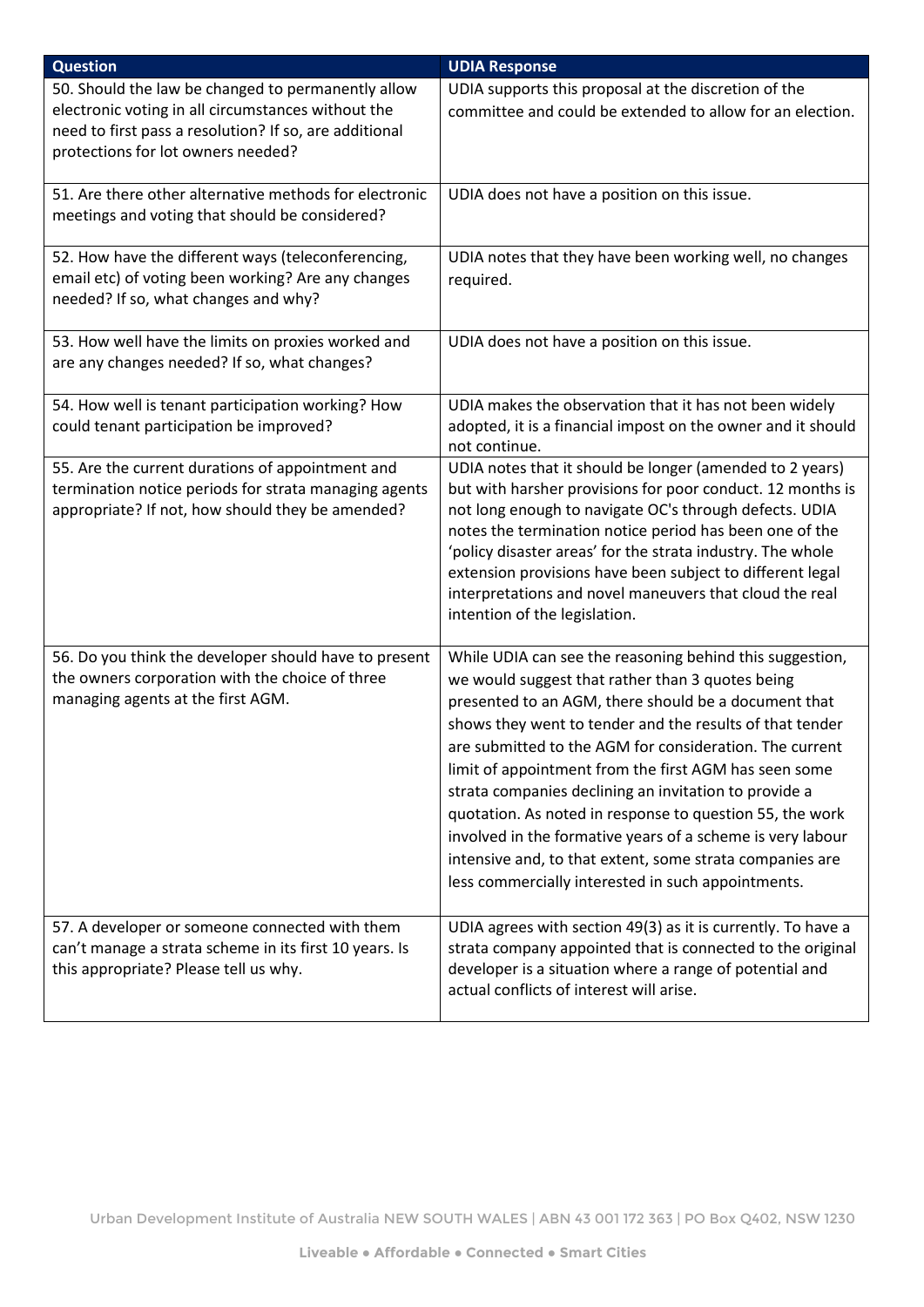| <b>Question</b>                                                                                                           | <b>UDIA Response</b>                                                                                                                                                                                                                                                                                                                                                                                                                                                                                                                                                                                                                                                                                                                                                                                                                                                                                                                                                  |
|---------------------------------------------------------------------------------------------------------------------------|-----------------------------------------------------------------------------------------------------------------------------------------------------------------------------------------------------------------------------------------------------------------------------------------------------------------------------------------------------------------------------------------------------------------------------------------------------------------------------------------------------------------------------------------------------------------------------------------------------------------------------------------------------------------------------------------------------------------------------------------------------------------------------------------------------------------------------------------------------------------------------------------------------------------------------------------------------------------------|
| 58. Do you think a standard form strata managing<br>agent agreement should be included in the<br>legislation? If so, why? | UDIA are aware of no mandated contract in other<br>professional industries and see no reason why it should be<br>introduced into strata. We note that this suggestion is not<br>being made in respect to building managers. If government<br>were of a mind to introduce such a standard form, we<br>would suggest that rather than a form, the legislation<br>could list a set of conditions that should be in any contract.<br>Any contract needs to provide for the flexibility in the<br>context of what a client needs. The SCA as a professional<br>body provides a 'standard contract' and it seems<br>appropriate that, like other areas of the building industry,<br>the professional body should be providing such a service to<br>its members.                                                                                                                                                                                                             |
| 59. Should the law require strata schemes of a certain<br>size to be professionally managed?                              | UDIA notes that this would be an excellent reform to<br>safeguard the consumer. Rather than a specific size based<br>upon the number of lots, it would seem sensible to include<br>a requirement that related to the size of the annual<br>budget. This would be in keeping with the logic used in the<br>legislation that requires a scheme's accounts to be audited.<br>Thus, an appropriate clause could be that strata schemes<br>containing 10 or more lots and/or an annual budget of<br>\$125,000 or more, must engage a managing agent to assist<br>the owners corporation to perform its functions under the<br>strata legislation. While the critical lot size and budgetary<br>amount might be the subject of some debate, the basic<br>approach would seem appropriate to ensure trust<br>accounts are properly managed and guidance is provided<br>to the owners corporation by a person with knowledge of<br>the obligations of the owners corporation. |
| 60. Are the current conflict of interest laws working? If<br>not, how should they be changed?                             | UDIA notes there appears to be a contradiction in the<br>legislation in as much as those members of the strata<br>committee need to declare any direct or indirect pecuniary<br>interest, but that same group of people is not required to<br>make any such declaration at a meeting of the owners<br>corporation. This seems particularly odd for smaller<br>schemes where the number of persons gathered at a<br>general meeting might be similar to the number of<br>committee members for that scheme. There appears to be<br>no logical justification for making this distinction.<br>The requirement to declare a "pecuniary interest" rather<br>than any potential or actual conflict of interest seems at<br>odds with the general population's expectation of<br>declaring any conflict of interest.                                                                                                                                                         |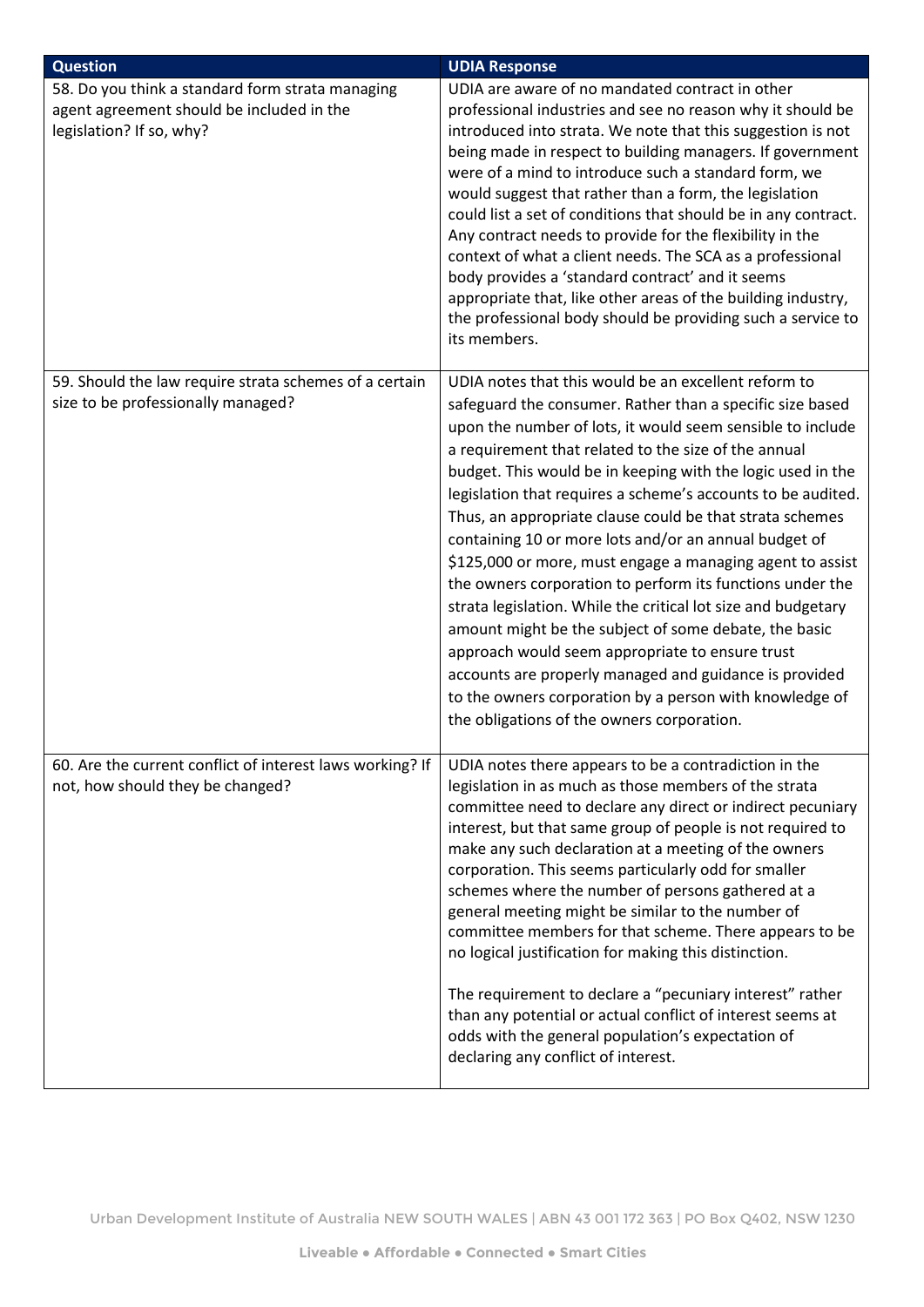| <b>Question</b>                                                                                                                                                                                                                               | <b>UDIA Response</b>                                                                                                                                                                                                                                                                                                                                                                                                                                                                                                                                                                                                                                                                                                                                                     |
|-----------------------------------------------------------------------------------------------------------------------------------------------------------------------------------------------------------------------------------------------|--------------------------------------------------------------------------------------------------------------------------------------------------------------------------------------------------------------------------------------------------------------------------------------------------------------------------------------------------------------------------------------------------------------------------------------------------------------------------------------------------------------------------------------------------------------------------------------------------------------------------------------------------------------------------------------------------------------------------------------------------------------------------|
| 61. Are the provisions of the Management Act relating<br>to gifts and commissions easy to understand?                                                                                                                                         | UDIA notes Section 57(2) and (3) prohibiting an agent from<br>accepting gifts or benefits with a value of greater than \$60<br>is based upon a public service provision and is very much<br>out of place in the commercial world. It would seem more<br>appropriate for all gifts and benefits to be recorded in a<br>central registry of the managing agency that should be<br>made available when a lot owner or authorized person<br>seeks to inspect the books and records for a strata scheme.<br>The clarification that had to be provided by the<br>Commissioner for Fair Trading to the SCA (NSW) as to the<br>items covered by Section 57(3), could be placed in the<br>regulations as example of the exceptions to the strict<br>declaration of Section 57(2). |
| 62. Should there be a general duty of care in the laws<br>to ensure managing agents obtain goods or services at<br>competitive prices?                                                                                                        | The general duty is already provided in the Rules of<br>Conduct in as much there is a fiduciary responsibility upon<br>a managing agent to act in the best interests of the owners<br>corporation. Obtaining quotes and recommending or<br>engaging service providers is a responsibility of a managing<br>agent and sometimes that responsibility includes ensuring,<br>for example, repairs are made in a timely manner by an<br>appropriately qualified person. Thus, there is a greater<br>responsibility than simply a criteria of 'competitive price' -<br>it is but one criteria and not the criteria.                                                                                                                                                            |
| 63. Should the rules be tightened on disclosures of<br>interest for Owners Corporation contracts?                                                                                                                                             | In relation to managing agents having a potential or actual<br>conflict of interest in engaging service providers that have<br>some connection with the agent, we are aware that a<br>significant number of strata managing agents have an<br>internal conflict of interest declaration policy. This coupled<br>with the fiduciary obligation under the Rules of Conduct<br>would seem sufficient.                                                                                                                                                                                                                                                                                                                                                                       |
| 64. The managing agent must follow certain rules<br>when they make a decision for the owners<br>corporation. Are these rules appropriate? If not, how<br>can they be improved?                                                                | UDIA supports this section of the Act as is currently<br>drafted. The legislation is enabling a balance of interests to<br>work well and UDIA does not support any amendment.                                                                                                                                                                                                                                                                                                                                                                                                                                                                                                                                                                                            |
| 65. Owners corporations have duties and functions<br>that can be delegated to managing agents (section 57<br>of the Management Act). If the agent breaches their<br>duties, they will have committed an offence. How well<br>is this working? | UDIA does not have a position on this issue.                                                                                                                                                                                                                                                                                                                                                                                                                                                                                                                                                                                                                                                                                                                             |
| 66. Do you have personal experience of managing<br>agents being prevented from carrying out their duties<br>under the Management Act because of disputes with<br>the owners corporation? If yes, please describe your<br>experience.          | UDIA does not have a position on this issue.                                                                                                                                                                                                                                                                                                                                                                                                                                                                                                                                                                                                                                                                                                                             |
| 67. In your experience, are the laws to keep the<br>managing agent accountable working well? If not, how<br>can they be improved?                                                                                                             | UDIA supports this section of the Act as is currently<br>drafted. The legislation is enabling a balance of interests to<br>work well and UDIA does not support any amendment.                                                                                                                                                                                                                                                                                                                                                                                                                                                                                                                                                                                            |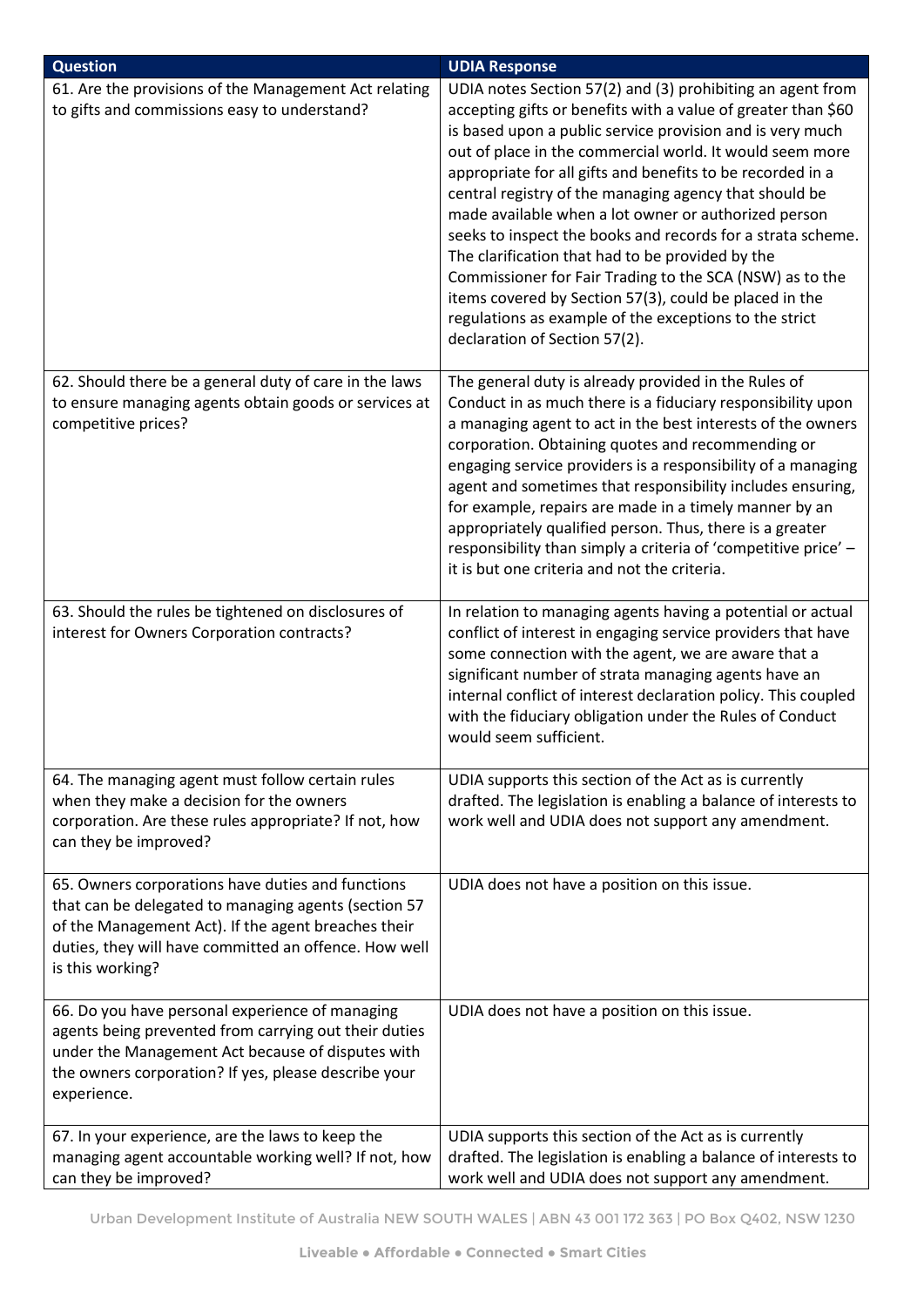| <b>Question</b>                                                                                                                                                                                                                                    | <b>UDIA Response</b>                                                                                                                                                                                                                                                                                                                                                                                         |
|----------------------------------------------------------------------------------------------------------------------------------------------------------------------------------------------------------------------------------------------------|--------------------------------------------------------------------------------------------------------------------------------------------------------------------------------------------------------------------------------------------------------------------------------------------------------------------------------------------------------------------------------------------------------------|
| 68. Is the law clear on what information the owners<br>corporation is allowed to request from the managing<br>agent and how they get it? If not, please tell us why.                                                                               | UDIA supports this section of the Act as is currently<br>drafted. The legislation is enabling a balance of interests to<br>work well and UDIA does not support any amendment.                                                                                                                                                                                                                                |
| 69. Do you think the rules of conduct for strata<br>managing agents under the Property and Stock Agents<br>Regulation 2014 are appropriately balanced?                                                                                             | UDIA supports this section of the Act as is currently<br>drafted. The legislation is enabling a balance of interests to<br>work well and UDIA does not support any amendment.                                                                                                                                                                                                                                |
| 70. As a resident in a strata scheme, what do you<br>think about the competency of strata managing<br>agents?                                                                                                                                      | UDIA does not have a position on this issue.                                                                                                                                                                                                                                                                                                                                                                 |
| 71. As a strata managing agent, what additional<br>resources and training do you think you should have<br>access to?                                                                                                                               | UDIA does not have a position on this issue.                                                                                                                                                                                                                                                                                                                                                                 |
| 72. How important is it for managing agents to have<br>specialist knowledge about building defects?                                                                                                                                                | Managing agents should have knowledge of the<br>process and be the "gate keeper" to direct the OC to the<br>developer or builder (as appropriate) or in their absence to<br>an appropriately qualified professional.                                                                                                                                                                                         |
| 73. What would you think of the proposal for<br>accreditation of certain licensees under the Property<br>and Stock Agents Act as strata building defects<br>management specialists?                                                                | UDIA does not support this proposal as the current regime<br>is adequate.                                                                                                                                                                                                                                                                                                                                    |
| 74. How well is money being managed in the<br>administrative and capital works funds by your owners<br>corporation? Are any changes needed and why?                                                                                                | UDIA supports this section of the Act as is currently<br>drafted. The legislation is enabling a balance of interests to<br>work well and UDIA does not support any amendment.                                                                                                                                                                                                                                |
| 75. Owners corporations can use money from one<br>fund to temporarily cover the expenses of the other<br>fund. How do you interpret the rules about repayment<br>of money transferred from one fund to the other<br>fund? What should the rule be? | UDIA believes this is antiquated and should be removed.<br>SCM or SMA should be able to transfer between funds.                                                                                                                                                                                                                                                                                              |
| 76. How well have the laws on levies and arrears been<br>working? Please explain why and suggest any changes.                                                                                                                                      | This is a critical update to legislation needed, Section 80,<br>charges to recalcitrant needs to be reinstated. Sec 86(2A)<br>needs to allow for reasonable charges. The 30-days grace<br>period before levy arrears action can be taken is too long<br>and when applied to special levies frustrates the<br>application of those levies to the purposes for which the<br>special levy was deemed necessary. |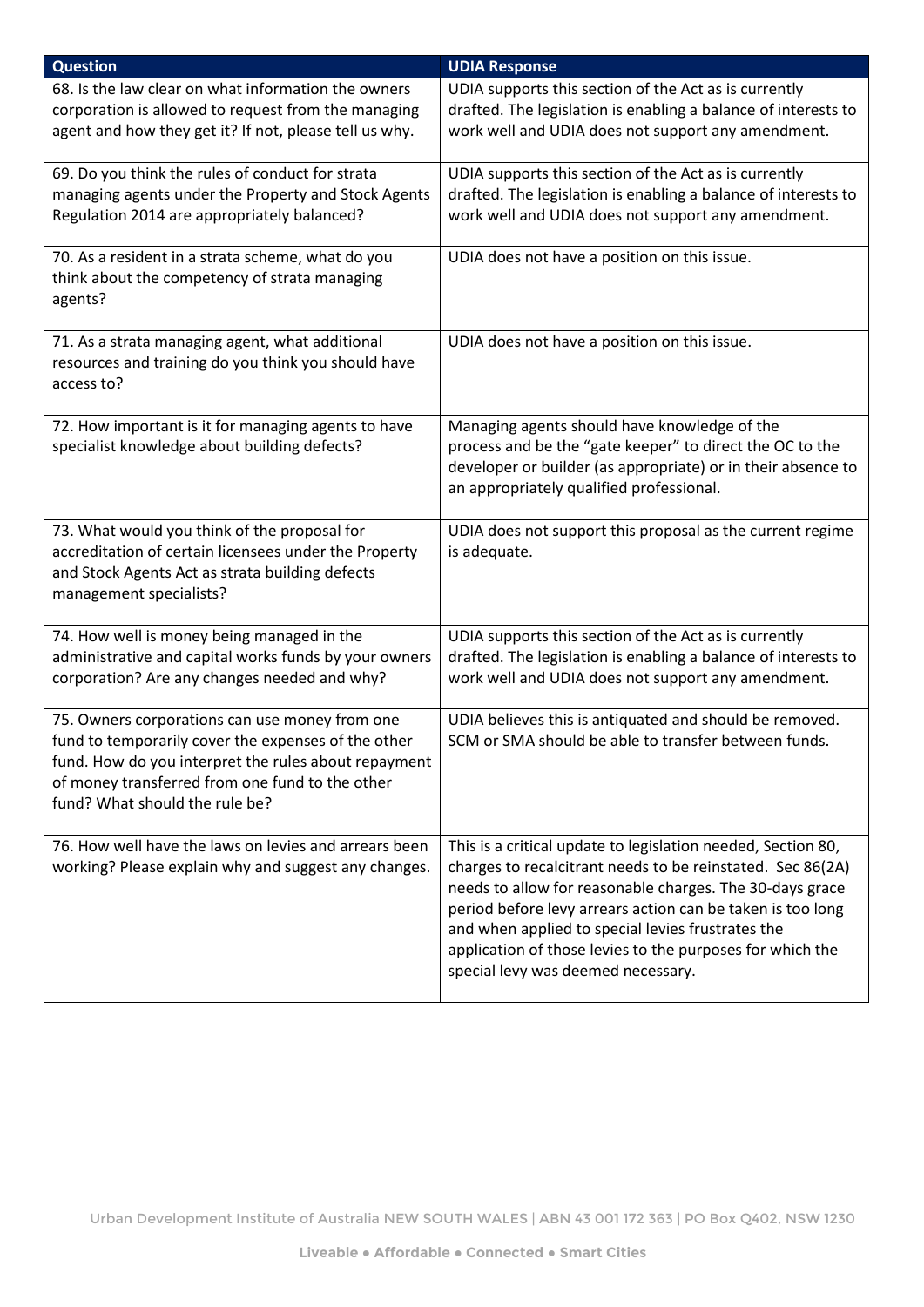| <b>Question</b>                                                                                                                                                                                                           | <b>UDIA Response</b>                                                                                                                                                                                                                                                                                                                                                                                                                                                                                                                                                                                                                                                                                                                                                                     |
|---------------------------------------------------------------------------------------------------------------------------------------------------------------------------------------------------------------------------|------------------------------------------------------------------------------------------------------------------------------------------------------------------------------------------------------------------------------------------------------------------------------------------------------------------------------------------------------------------------------------------------------------------------------------------------------------------------------------------------------------------------------------------------------------------------------------------------------------------------------------------------------------------------------------------------------------------------------------------------------------------------------------------|
| 77. Are any changes needed to how financial records<br>are prepared, for example, deposits and withdrawals<br>for the owners corporation? Are any changes needed?                                                         | The key financials for an AGM seems a duplication when<br>most schemes ask for a full set of financial accounts.<br>Reporting requirements under the Property Stock and<br>Business Agent Act and Regulation have already defined a<br>format of financial reporting, which is superior to the<br>statement of key financial information. It is unlikely that a<br>user is unable to obtain the desired information from<br>regular financial reports but is able to do so from the<br>statement of key financial information, so it is of little use<br>as a supplement. It is highly likely that a user could obtain<br>the desired information from regular financial reports but<br>not from the statement of key financial information, so it is<br>of little use as a replacement. |
| 78. Is a \$250,000 budget the right threshold for<br>compulsory audits to be carried out? If not, what do<br>you think is the right amount?                                                                               | UDIA supports this section of the Act as is currently<br>drafted. The legislation is enabling a balance of interests to<br>work well and UDIA does not support any amendment.                                                                                                                                                                                                                                                                                                                                                                                                                                                                                                                                                                                                            |
| 79. Could we make it easier for owners corporations<br>to make by-laws? If yes, please tell us how.                                                                                                                       | UDIA supports this section of the Act as is currently<br>drafted. The legislation is enabling a balance of interests to<br>work well and UDIA does not support any amendment.                                                                                                                                                                                                                                                                                                                                                                                                                                                                                                                                                                                                            |
| 80. By-laws must be lodged with the Land Registry<br>Services within six months. Is this a reasonable time?                                                                                                               | UDIA supports this section of the Act as is currently<br>drafted. The legislation is enabling a balance of interests to<br>work well and UDIA does not support any amendment.                                                                                                                                                                                                                                                                                                                                                                                                                                                                                                                                                                                                            |
| 81. The Registrar General has the power to waive the<br>requirement for by-law changes to be lodged all at the<br>same time, and instead allow changes to be lodged<br>separately. Should there be changes to this power? | Changes should always be consolidated, so remove the<br>Registrar General's power.                                                                                                                                                                                                                                                                                                                                                                                                                                                                                                                                                                                                                                                                                                       |
| 82. While owners corporations can make their own<br>by-laws for their strata scheme, there are restrictions<br>on the types of by-laws that can be made. What do<br>you think about prohibiting 'unreasonable' by-laws?   | UDIA supports this section of the Act as is currently<br>drafted. The legislation is enabling a balance of interests to<br>work well and UDIA does not support any amendment.                                                                                                                                                                                                                                                                                                                                                                                                                                                                                                                                                                                                            |
| 83. If the law was changed to allow tenants to be able<br>to seek orders challenging by-laws on the basis they<br>are harsh, unconscionable or oppressive, how would<br>this work in your strata scheme?                  | UDIA strongly views this proposal as unacceptable and<br>does not support, as equity owners deserve the right to set<br>the by-laws.                                                                                                                                                                                                                                                                                                                                                                                                                                                                                                                                                                                                                                                     |
| 84. What is your experience with the enforcement of<br>by-laws?                                                                                                                                                           | UDIA supports this section of the Act as is currently<br>drafted. The legislation is enabling a balance of interests to<br>work well and UDIA does not support any amendment.                                                                                                                                                                                                                                                                                                                                                                                                                                                                                                                                                                                                            |
| 85. Should by-laws made under old strata laws be<br>compliant with the current law? Why, or why not?                                                                                                                      | UDIA supports this section of the Act as is currently<br>drafted. The legislation is enabling a balance of interests to<br>work well and UDIA does not support any amendment.                                                                                                                                                                                                                                                                                                                                                                                                                                                                                                                                                                                                            |
| 86. Are there any additional model by-laws that<br>should be included in the legislation? If so, what are<br>they and how would they assist?                                                                              | UDIA supports this section of the Act as is currently<br>drafted. The legislation is enabling a balance of interests to<br>work well and UDIA does not support any amendment.                                                                                                                                                                                                                                                                                                                                                                                                                                                                                                                                                                                                            |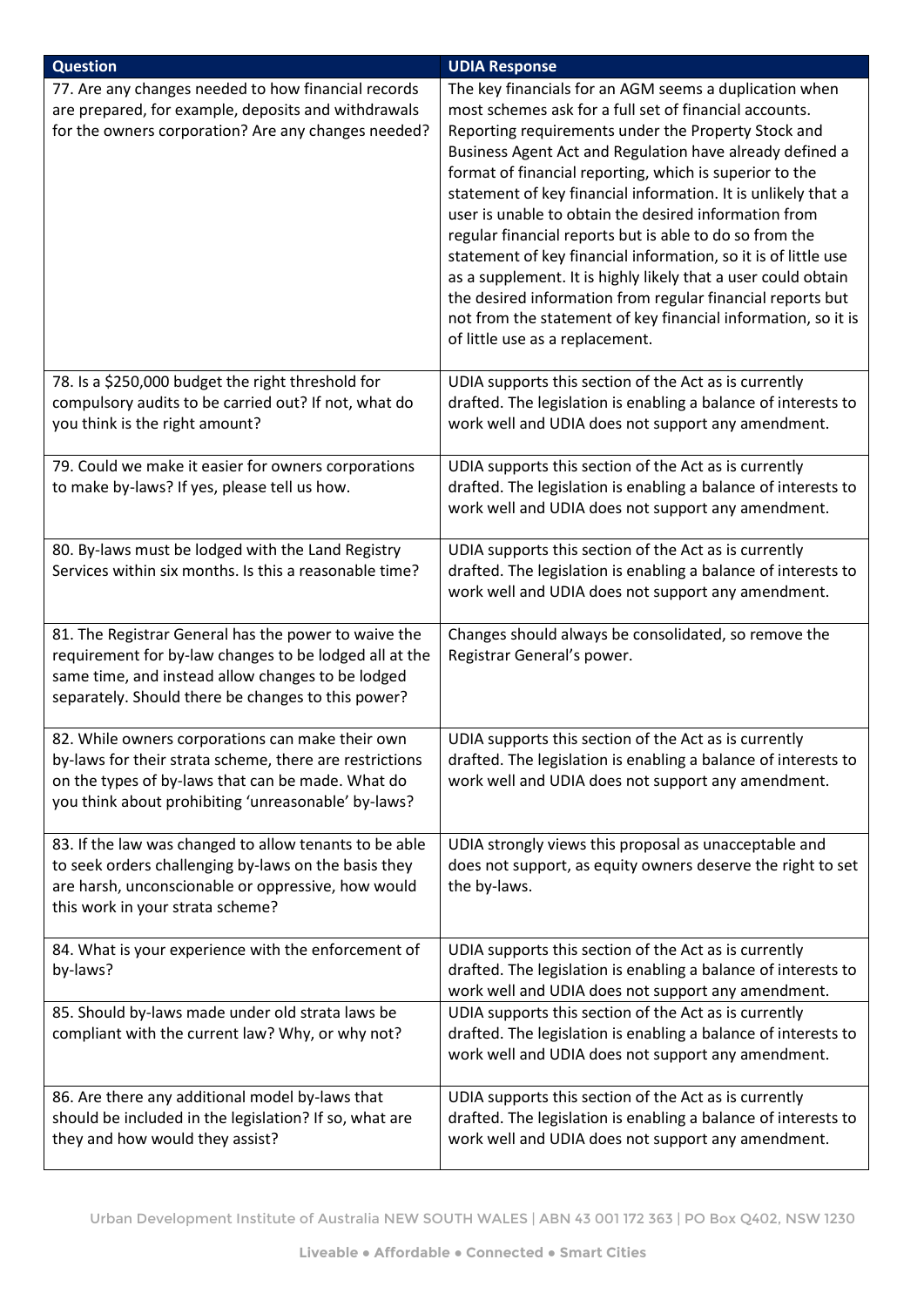| <b>Question</b>                                                                                                                                                                                                                                                     | <b>UDIA Response</b>                                                                                                                                                          |
|---------------------------------------------------------------------------------------------------------------------------------------------------------------------------------------------------------------------------------------------------------------------|-------------------------------------------------------------------------------------------------------------------------------------------------------------------------------|
| 87. Under the law, a by-law cannot ban assistance<br>animals e.g. guide dogs. Are any changes needed to<br>the way the laws govern assistance animals?                                                                                                              | UDIA supports this section of the Act as is currently<br>drafted. The legislation is enabling a balance of interests to<br>work well and UDIA does not support any amendment. |
| 88. Should owners corporations be allowed to request<br>proof that an animal is an assistance animal?                                                                                                                                                               | Yes                                                                                                                                                                           |
| 89. Should the Management Act outline what kinds of<br>evidence owners corporations can request as part of<br>proving an animal is an assistance animal? If so, what<br>kinds of information should be taken as proof?                                              | No.                                                                                                                                                                           |
| 90. The NSW Court of Appeal found in 2020, that a by-<br>law imposing a blanket ban on pets was oppressive<br>and therefore invalid under the laws. Should the law<br>allow owners corporations to completely ban pets<br>from a strata scheme? Please tell us why. | UDIA does not have a position on this issue.                                                                                                                                  |
| 91. Do the existing restrictions on the power to make<br>by-laws require any changes? If so, what changes and<br>why?                                                                                                                                               | UDIA supports this section of the Act as is currently<br>drafted. The legislation is enabling a balance of interests to<br>work well and UDIA does not support any amendment. |
| 92. How has record keeping been working? Are any<br>changes needed and if so, why?                                                                                                                                                                                  | UDIA's position is that agents should be doing this better<br>rather than a separate regime being set up.                                                                     |
| 93. Should keeping electronic records be made<br>compulsory? Why/why not?                                                                                                                                                                                           | Yes                                                                                                                                                                           |
| 94. How is inspection of records working? Are any<br>changes needed and if so, why?                                                                                                                                                                                 | UDIA supports changes to defining as only for current<br>owners or prospective owners, with fines for those farming<br>strata information for commercial purposes.            |
| 95. How are the strata information certificates<br>provisions working? Are any changes needed and if so,<br>why?                                                                                                                                                    | UDIA supports this section of the Act as is currently<br>drafted. The legislation is enabling a balance of interests to<br>work well and UDIA does not support any amendment. |
| 96. A landlord must provide a tenant with a copy of<br>the by-laws and the strata management statement if<br>there is one. How is this working? Please describe and<br>suggest what changes might be needed.                                                        | UDIA supports SMA's to do this and charge.                                                                                                                                    |
| 97. If a lot owner leases their apartment to tenants,<br>the lot owner must provide the owners corporation<br>with information about the tenants living in their lot<br>within 14 days. Is this notice working? Could this be<br>improved? If so, how?              | UDIA supports this section of the Act as is currently<br>drafted. The legislation is enabling a balance of interests to<br>work well and UDIA does not support any amendment. |
| 98. The law sets out how notices and other<br>documents can be served on or by an owners<br>corporation. How is this working? Please describe and<br>tell us if this can be simplified in any way.                                                                  | UDIA supports this section of the Act as is currently<br>drafted. The legislation is enabling a balance of interests to<br>work well and UDIA does not support any amendment. |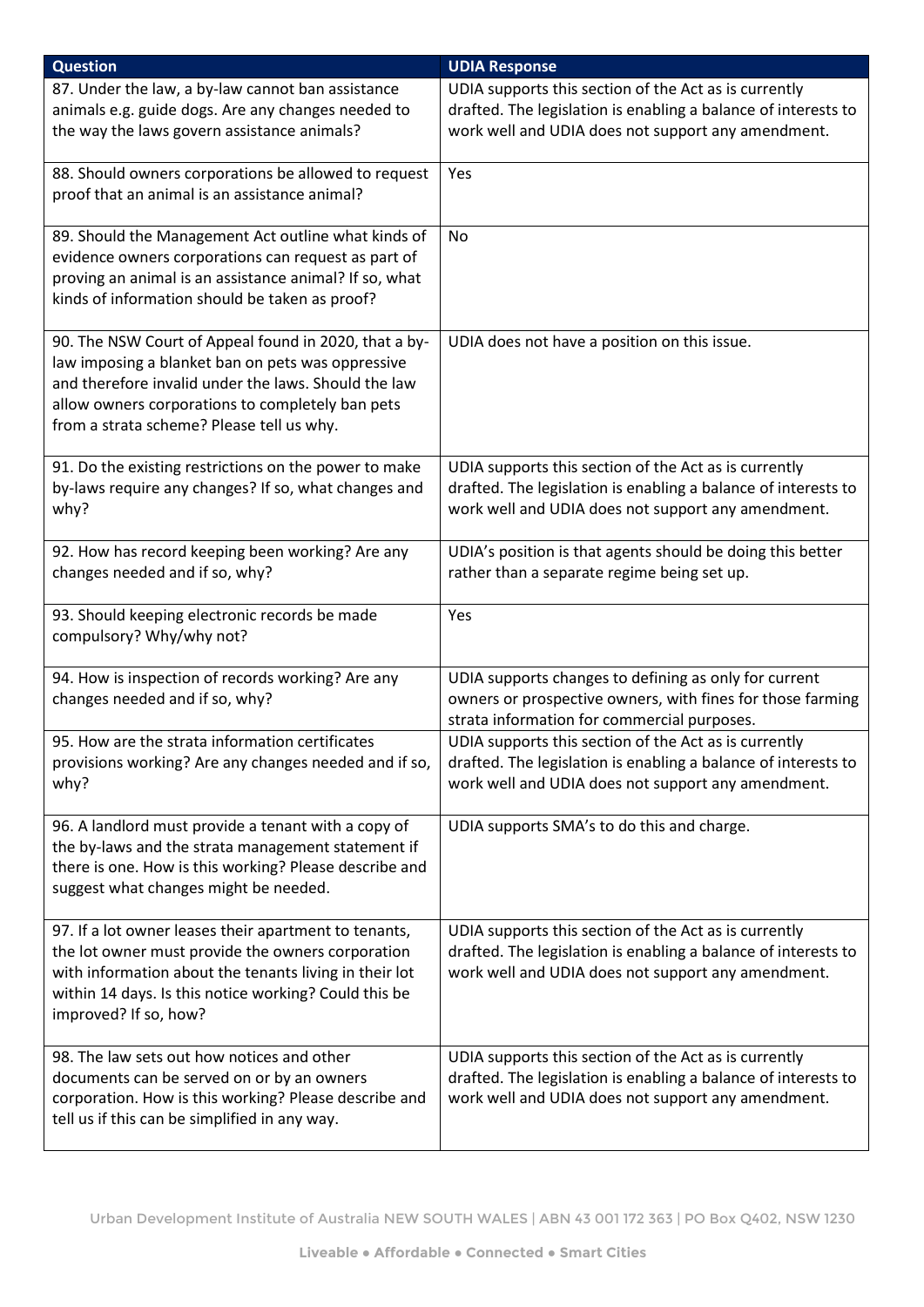| <b>Question</b>                                                                                                                                                                                                                                                                                                                                                                        | <b>UDIA Response</b>                                                                                                                                                          |
|----------------------------------------------------------------------------------------------------------------------------------------------------------------------------------------------------------------------------------------------------------------------------------------------------------------------------------------------------------------------------------------|-------------------------------------------------------------------------------------------------------------------------------------------------------------------------------|
| 99. COVID-19 emergency laws, passed in May 2020,<br>allowed owners corporations to approve official<br>documents with the witnessed signatures of two<br>authorised people, instead of affixing the common<br>seal. If this was permanently included in strata laws, is<br>there anything else that should be included?                                                                | UDIA believes these should be adopted as normal<br>practice/BAU.                                                                                                              |
| 100. To verify that documents are properly executed,<br>should the details of strata committees and strata<br>managing agents be required to be lodged and made<br>available on a publicly searchable register similar to<br>the ASIC company register?                                                                                                                                | UDIA does not support or agree with this proposal.                                                                                                                            |
| 101. How have the initial period provisions been<br>working? Are any changes needed, and if so, why?                                                                                                                                                                                                                                                                                   | UDIA supports this section of the Act as is currently<br>drafted. The legislation is enabling a balance of interests to<br>work well and UDIA does not support any amendment. |
| 102. Owners can make changes to common property<br>in connection with their lots if they have<br>authorisation. Either the owner or owners corporation<br>could be responsible for ongoing maintenance. Should<br>the Act outline that a decision needs to be made<br>about who is responsible for ongoing maintenance<br>before any approvals are given to change common<br>property? | UDIA does not have a position on this issue.                                                                                                                                  |
| 103. When making changes to common property such<br>as renovations, is it easy to understand what<br>approvals are needed and when? If no, please tell us<br>why not.                                                                                                                                                                                                                  | UDIA does not have a position on this issue.                                                                                                                                  |
| 104. Are any changes needed to the types of work<br>that are considered cosmetic work or minor<br>renovations? Please tell us why.                                                                                                                                                                                                                                                     | UDIA supports this section of the Act as is currently<br>drafted. The legislation is enabling a balance of interests to<br>work well and UDIA does not support any amendment. |
| 105. Should committees be automatically able to<br>make decisions on minor renovations rather than<br>those decisions being delegated by resolution? Please<br>tell us why.                                                                                                                                                                                                            | Standing resolutions should be recognized.                                                                                                                                    |
| 106. Should a lot owner always be told the reasons<br>why their request for work or renovations was not<br>approved? If yes, when should the reasons be<br>provided?                                                                                                                                                                                                                   | UDIA believes this is problematic and not always<br>achievable.                                                                                                               |
| 107. Do you have any other suggestions on how to<br>improve approval of changes to common property?                                                                                                                                                                                                                                                                                    | No                                                                                                                                                                            |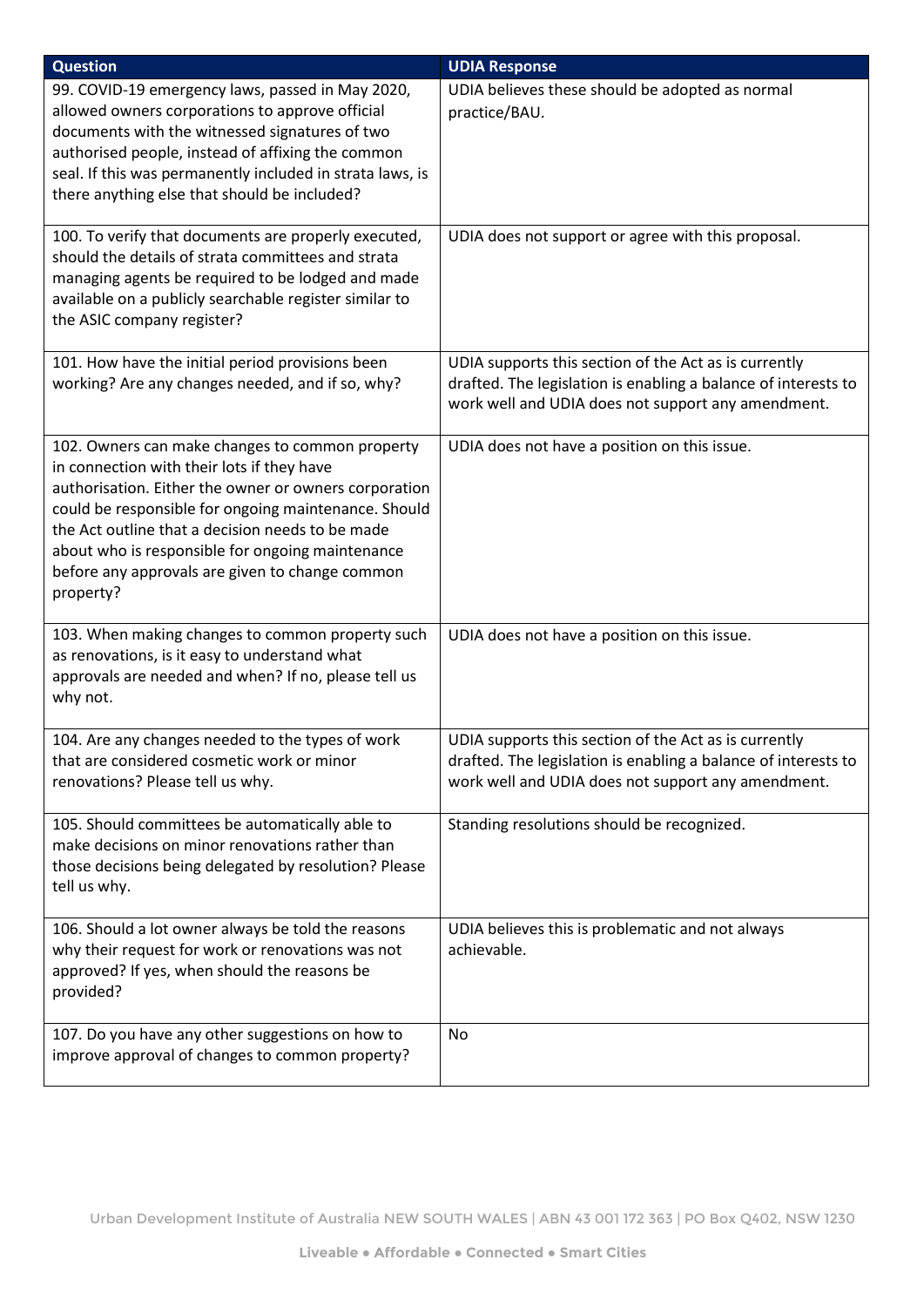| <b>Question</b>                                                                                                                                                                                                                                               | <b>UDIA Response</b>                                                                                                                                                                                                                                                                                              |
|---------------------------------------------------------------------------------------------------------------------------------------------------------------------------------------------------------------------------------------------------------------|-------------------------------------------------------------------------------------------------------------------------------------------------------------------------------------------------------------------------------------------------------------------------------------------------------------------|
| 108. Are the provisions relating to common property<br>rights by-laws clear and working well? Do you have<br>any suggestions for improvement?                                                                                                                 | UDIA suggests the simplest way to fix it is to change<br>s143(1) of the SSMA as follows (added part underlined):<br>An owners corporation may make, alter or repeal a<br>common property rights by-law only with the written<br>consent of each owner on whom the by-law confers rights<br>or special privileges. |
| 109. Does your strata scheme have a licence<br>agreement with your local council for a strata parking<br>area? Have you experienced any issues?                                                                                                               | UDIA supports this and it should be encouraged.                                                                                                                                                                                                                                                                   |
| 110. Have you experienced problems due to parking<br>on common property? If so, how might changes to the<br>law help manage this issue?                                                                                                                       | Cars that are in breach should be able to be removed.                                                                                                                                                                                                                                                             |
| 111. How effectively has the law been in ensuring<br>owners corporations comply with their duty to<br>properly maintain and repair common property?                                                                                                           | UDIA supports this section of the Act as is currently<br>drafted. The legislation is enabling a balance of interests to<br>work well and UDIA does not support any amendment.                                                                                                                                     |
| 112. Do you have any concerns with the statutory<br>duty to maintain and repair common property? How<br>could it be improved?                                                                                                                                 | The claim for damages should be removed.                                                                                                                                                                                                                                                                          |
| 113. Is the two-year time limit imposed on making a<br>claim for damages for breaching the duty<br>appropriate? If not, what would be an appropriate<br>length of time?                                                                                       | UDIA members have experienced difficulty with this clause<br>and it should be removed.                                                                                                                                                                                                                            |
| 114. Is it appropriate for the owners corporation to<br>remove parts of the common property from their duty<br>where it is inappropriate to maintain or repair that<br>part of the property? Can you advise of any situations<br>where this has been misused? | UDIA supports this section of the Act as is currently<br>drafted. The legislation is enabling a balance of interests to<br>work well and UDIA does not support any amendment.                                                                                                                                     |
| 115. Is it appropriate that owners corporations can<br>defer compliance with the statutory duty in situations<br>where they are taking action against an owner for<br>damage to the property? Are you aware of any<br>situations where it has been misused?   | This is contrary to principles of mitigating loss. Also, with<br>trend of OCs commencing proceedings on eve of expiry of<br>2yr and 6yr HBA statutory warranty periods as a matter of<br>course - this has potential to have broad impact.                                                                        |
| 116. Has the duty impacted owners' corporations' and<br>owners' pursuit of claims for building defects, or<br>arranging of rectification of building defects? If yes,<br>how could this be addressed?                                                         | UDIA does not have a position on this issue.                                                                                                                                                                                                                                                                      |
| 117. The developer must prepare an initial<br>maintenance schedule for the strata scheme's<br>common property to be considered at the first AGM.<br>Do you agree with this? Are the requirements clear?<br>Are any changes needed?                            | UDIA supports this section of the Act as is currently<br>drafted. The legislation is enabling a balance of interests to<br>work well and UDIA does not support any amendment.                                                                                                                                     |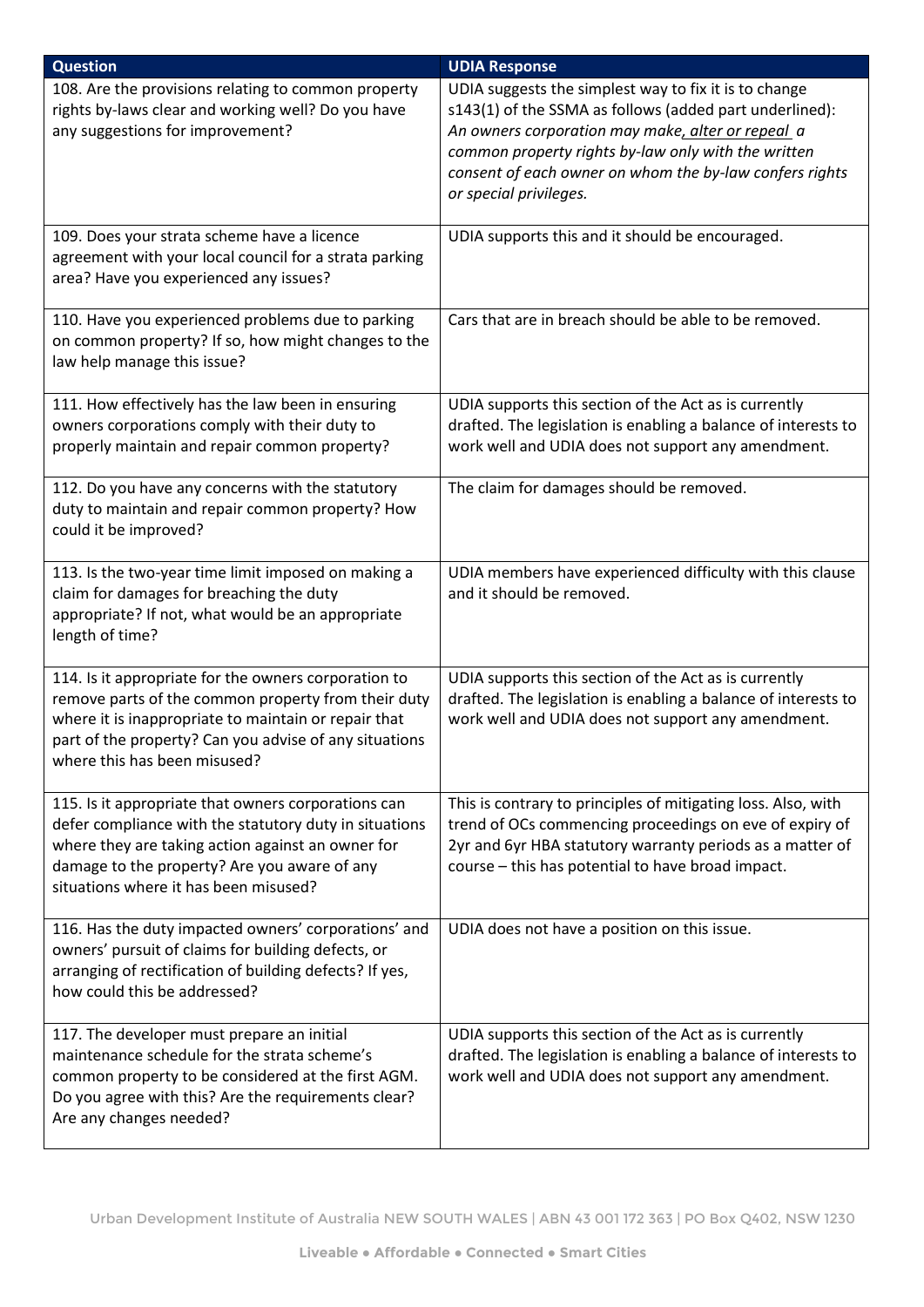| <b>Question</b>                                                                                                                                                                                                                                                                                                                                                                                                                                                                                  | <b>UDIA Response</b>                                                                                                                                                          |
|--------------------------------------------------------------------------------------------------------------------------------------------------------------------------------------------------------------------------------------------------------------------------------------------------------------------------------------------------------------------------------------------------------------------------------------------------------------------------------------------------|-------------------------------------------------------------------------------------------------------------------------------------------------------------------------------|
| 118. Have you experienced any difficulty obtaining the<br>initial maintenance schedule, or information about<br>estimates and levies determined during the initial<br>period, from an original owner/developer?                                                                                                                                                                                                                                                                                  | UDIA supports this section of the Act as is currently<br>drafted. The legislation is enabling a balance of interests to<br>work well and UDIA does not support any amendment. |
| 119. Have you experienced unrealistic levies being set<br>by an original owner/developer?                                                                                                                                                                                                                                                                                                                                                                                                        | UDIA supports this section of the Act as is currently<br>drafted. The legislation is enabling a balance of interests to<br>work well and UDIA does not support any amendment. |
| 120. Do you have any suggestions for improving the<br>initial maintenance schedule?                                                                                                                                                                                                                                                                                                                                                                                                              | No                                                                                                                                                                            |
| 121. Are 10-year capital works fund plans clear and<br>effective in helping with maintenance and repairs of<br>common property? If no, how could the 10-year<br>capital works fund plan be improved?                                                                                                                                                                                                                                                                                             | UDIA supports this section of the Act as is currently<br>drafted. The legislation is enabling a balance of interests to<br>work well and UDIA does not support any amendment. |
| 122. The NSW Government is already changing the<br>law to make it easier for strata schemes to install<br>sustainability infrastructure such as solar panels,<br>batteries, digital meters, hot water systems and<br>electric vehicle (EV) charging stations. What other<br>changes to the strata laws could encourage the<br>uptake of sustainability measures in strata and how<br>would they work?                                                                                            | UDIA supports introduction of the legislation.                                                                                                                                |
| 123. Owners corporations must maintain an<br>appropriate level of building and workers<br>compensation insurance. How are the laws working?<br>Are any changes needed? If so, how?                                                                                                                                                                                                                                                                                                               | UDIA supports this section of the Act as is currently<br>drafted. The legislation is enabling a balance of interests to<br>work well and UDIA does not support any amendment. |
| 124. The law places time limits on contracts for<br>electricity, gas, or other utilities to ensure strata<br>schemes aren't locked into long-term contracts. Are<br>any changes needed? If so, what changes and why?                                                                                                                                                                                                                                                                             | UDIA supports reasonable time limits on contracts.                                                                                                                            |
| 125. Embedded electricity networks are privately<br>owned and managed networks that often supply all<br>premises within a specific area or building. Embedded<br>networks generally buy electricity in bulk and then on-<br>sell it to customers inside their network and are<br>currently exempt from the limits on the duration of<br>the contract. Should embedded networks still be<br>excluded from time limits on contracts? If not, what<br>transitional arrangements should be included? | Embedded networks should be subjected to the<br>requirements of any other contract                                                                                            |
| 126. The Management Act includes a list of reasons<br>why the Tribunal can vary or terminate a building<br>manager's agreement, for example, for unsatisfactory<br>performance of duties. Should any more reasons be<br>added, and should they be the same grounds as those<br>that apply to managing agents?                                                                                                                                                                                    | UDIA supports the current reasons                                                                                                                                             |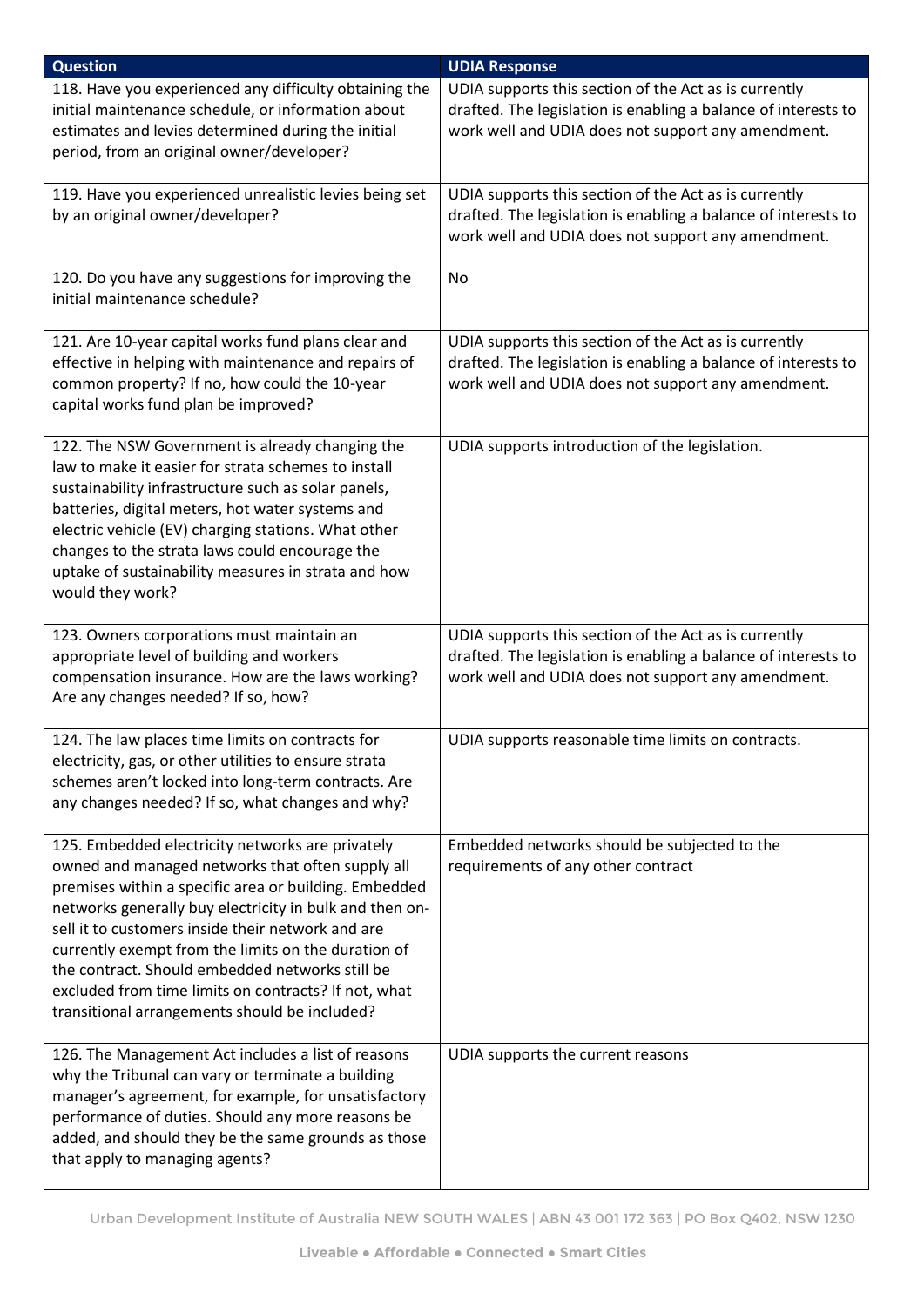| <b>Question</b>                                                                                                                                                                                                                                                                                                                                                            | <b>UDIA Response</b>                                                                                                                                                          |
|----------------------------------------------------------------------------------------------------------------------------------------------------------------------------------------------------------------------------------------------------------------------------------------------------------------------------------------------------------------------------|-------------------------------------------------------------------------------------------------------------------------------------------------------------------------------|
| 127. Are the current restrictions on who can be<br>appointed as a building manager appropriate?<br>Why/why not?                                                                                                                                                                                                                                                            | UDIA supports this section of the Act as is currently<br>drafted. The legislation is enabling a balance of interests to<br>work well and UDIA does not support any amendment. |
| 128. Do you support changing the law to introduce a<br>duty of care on the building manager to act in the best<br>interests of the owner's corporation? Why/why not?                                                                                                                                                                                                       | <b>UDIA supports suggestion</b>                                                                                                                                               |
| 129. Should building managers be subject to the same<br>or a similar level of regulation as managing agents?<br>Which could include licensing?                                                                                                                                                                                                                             | UDIA does not support, only one person at this level<br>required whoever provision for contract procurement<br>could be considered.                                           |
| 130. Should the maximum duration of appointment of<br>building managers be further limited in a similar<br>manner to strata managing agents? (Note: managing<br>agents can only be appointed for twelve months at<br>the first annual general meeting and a maximum term<br>of three years after that. The owner's corporation can<br>also renew the agent's appointment.) | UDIA does not believe that BMs should have better<br>standing than SMA's.                                                                                                     |
| 131. Should building managers have a statutory duty<br>of care with responsibility for the safety of the<br>building, including its fire safety? If so, what would be<br>the appropriate qualifications, licensing, or<br>accreditation requirements?                                                                                                                      | UDIA supports this section of the Act as is currently<br>drafted. The legislation is enabling a balance of interests to<br>work well and UDIA does not support any amendment. |
| 132. Are the current dispute resolution processes<br>effective? If not, please describe and suggest any<br>improvements.                                                                                                                                                                                                                                                   | UDIA supports this section of the Act as is currently<br>drafted. The legislation is enabling a balance of interests to<br>work well and UDIA does not support any amendment. |
| 133. Does the process for an owner's corporation to<br>directly manage disputes between people work? If no,<br>please describe and suggest any improvements.                                                                                                                                                                                                               | UDIA supports this section of the Act as is currently<br>drafted. The legislation is enabling a balance of interests to<br>work well and UDIA does not support any amendment. |
| 134. Have you been part of a Fair-Trading strata<br>mediation? Are there any changes that could be made<br>to the process? and if so, why?                                                                                                                                                                                                                                 | UDIA supports this section of the Act as is currently<br>drafted. The legislation is enabling a balance of interests to<br>work well and UDIA does not support any amendment. |
| 135. Do you have any general feedback on the strata<br>scheme orders available from the Tribunal and how<br>easy it is to get them?                                                                                                                                                                                                                                        | UDIA supports this section of the Act as is currently<br>drafted. The legislation is enabling a balance of interests to<br>work well and UDIA does not support any amendment. |
| 136. Should the Tribunal be able to award damages<br>for breaches of statutory duties under the<br>Management Act? Why/why not?                                                                                                                                                                                                                                            | Yes                                                                                                                                                                           |
| 137. Should the Tribunal have a general power to<br>order damages, compensation, or other monetary<br>amounts in settling disputes? Why?                                                                                                                                                                                                                                   | Yes, enabled by Vickery v SP 80412 that has addressed this<br>allowing it to happen.                                                                                          |
| 138. There is no cap on the size of the claim that the<br>Tribunal can consider. Should there be?                                                                                                                                                                                                                                                                          | UDIA does not have a position on this issue.                                                                                                                                  |
| 139. Are the penalties for breach of orders made by<br>the Tribunal adequate? If not, what should they be?                                                                                                                                                                                                                                                                 | UDIA believes these could be higher.                                                                                                                                          |